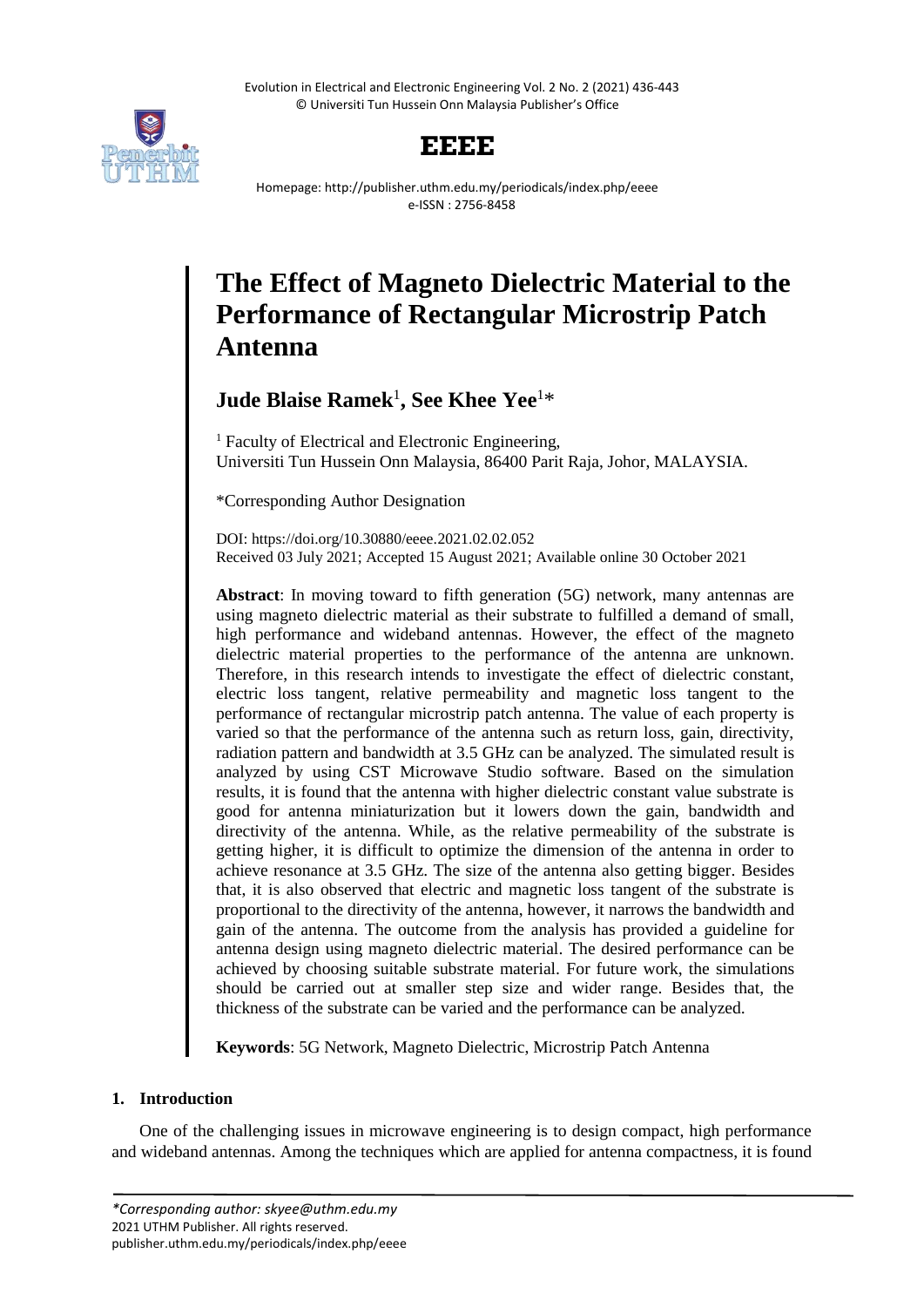that magneto dielectric material is adequate for antenna miniaturization and bandwidth enhancement [1]-[2].

In moving toward to fifth generation (5G) network, many studies have been conducted on microstrip patch antennas that are using magneto dielectric substrate because of their compactness, cheap and fast manufacturing [3]-[5]. Magneto dielectric material is commonly used for antenna miniaturization because it has higher permeability than the conventional dielectric substrate (FR-4, Rogers, Duroid, Taconic board, and others) [6]. It is also used for bandwidth enhancement and efficiency [7]. According to Reza Karimian et. al, they had achieved a 75 % reduction in the term of size in their design of a low Specific Absorption Rate (SAR) coplanar waveguide (CPW) antenna using magneto dielectric artificial magnetic conductor (MDAMC) [8]. In [9], antenna with magneto dielectric substrate has the radiation efficiency of 89 % and the gain of 6.9 dBi. Meanwhile, the antenna with conventional substrate has the radiation efficiency of 83.27 % and the gain of 5.23 dBi. Although magneto dielectric being promising in antenna miniaturization, bandwidth enhancement, and improved efficiency, further research and development in the material must be conducted to make it practically applicable in modern day electronics.

Therefore, in this paper, a rectangular microstrip patch antenna operating at 3.5GHz will be designed using CST Microwave Studio. This frequency is selected as it is the 5G operating frequency in Malaysia. Next, the substrate dielectric properties will be changed, and their performance will be analyzed.

#### **2. Materials and Methods**

#### 2.1 Antenna Design Based on Equation

i.

In the first stage of simulation, a conventional dielectric material, FR-4 is used as antenna substrate. The dimension and properties of FR-4 is tabulated in Table 1. A rectangular patch of copper is pasted at top of the FR-4 substrate layer. The ground plane of the antenna is fully covered by copper. The patch is fed by a 50  $\Omega$  microstrip line as shown in Figure 1.

The resonant frequency  $(f_r)$  for the rectangular patch is fixed at 3.5 GHz to comply with Malaysian 5G operating frequency. The geometry of the antenna is shown in Figure 1.

| Dielectric constant $(\varepsilon_r)$ | 4.3            |
|---------------------------------------|----------------|
|                                       |                |
| Substrate height (mm)                 | 1.6            |
| Relative permeability $(\mu)$         |                |
| Dimension (mm)                        | $36 \times 30$ |
| Wg                                    |                |
| ΔL<br>W<br>ΔI.<br>W                   | Lg             |

#### **Table 1: FR-4 Dimension and Dielectric Properties**

**Figure 1: Antenna geometry**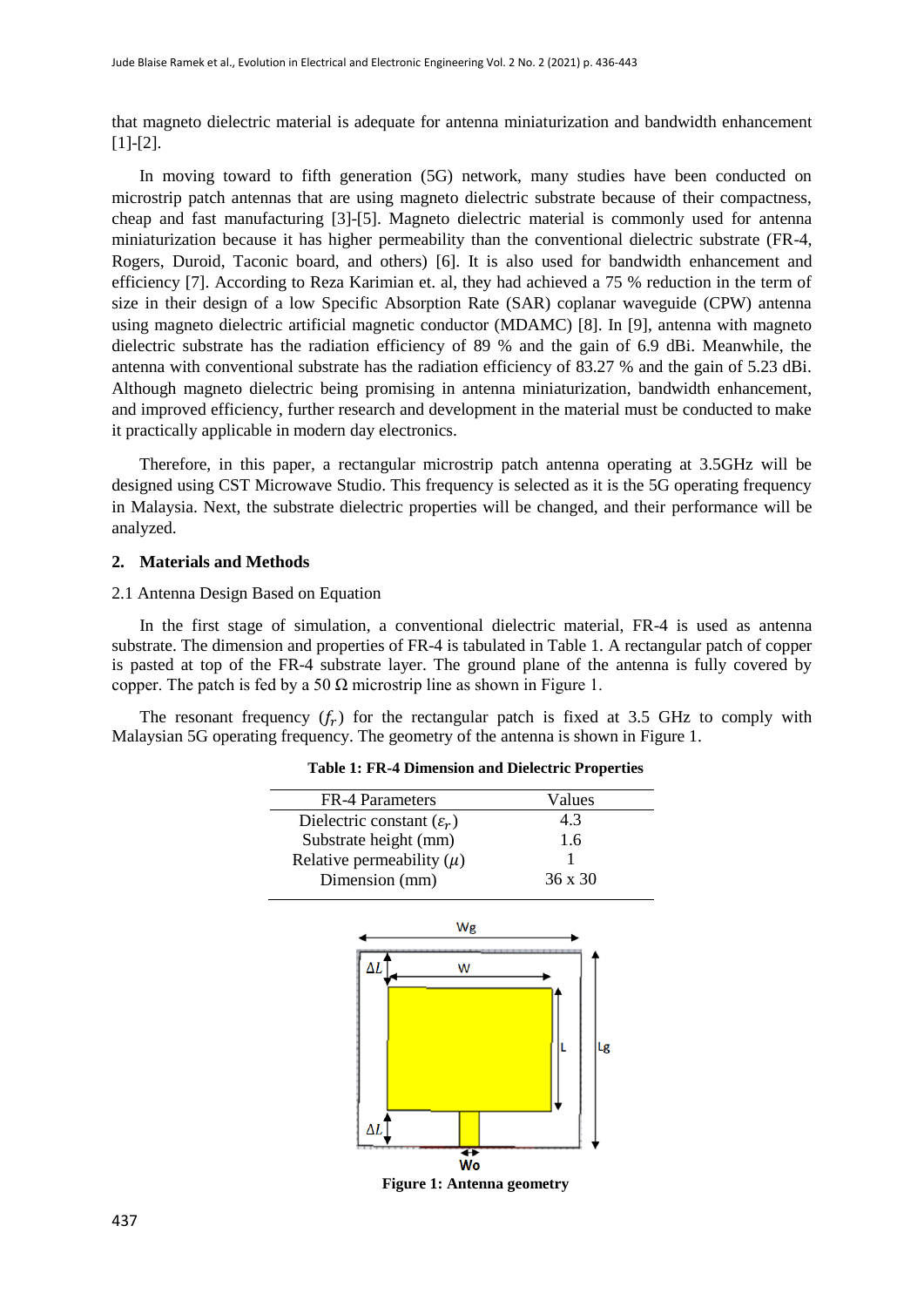After choosing the substrate material and resonance frequency, the dimensions of the patch were designed using the approximation Eq. 1 to Eq.5 [10].

Length, *L*

$$
L = L_{eff} - 2\Delta L
$$
   
where:

*ΔL* the length of the extension.

*L* is length of the patch.

The effective length,  $L_{eff}$ 

$$
L_{eff} = \frac{c}{2f\sqrt{\varepsilon_{reff}}} \tag{Eq.2}
$$

where:

*C* is the speed of light in free space.

 $f$  is resonance frequency.

 $\varepsilon_{reff}$  is the effective dielectric constant.

The effective dielectric constant,  $\varepsilon_{reff}$ 

$$
\varepsilon_{reff} = \frac{\varepsilon_r + 1}{2} + \frac{\varepsilon_r - 1}{2} \left[ 1 + 12 \frac{h}{W} \right]^2
$$
 Eq.3

where:

*h* is height of substrate in mm.

*W* is width of the antenna patch in mm.

 $\varepsilon_r$  is dielectric constant.

Effective length will be subtracted with the length of the extension to get the actual length of the patch. The length of the extension equation is shown in Eq.4 and Eq.5 below.

$$
\frac{\Delta L}{h} = 0.412 \frac{\left[\varepsilon_{reff} + 0.3\right] \left[\frac{W}{h} + 0.264\right]}{\left[\varepsilon_{reff} - 0.258\right] \left[\frac{W}{h} + 0.8\right]}
$$
 Eq. 4

Antenna patch width ,*W*

$$
W = \frac{c\sqrt{2}}{2f\sqrt{\varepsilon_r + 1}}
$$
 Eq.5

To ensure the impedance of the antenna is matching (50  $\Omega$ ), the width of the antenna microstrip line is determined using Eq.6.

$$
Zo = \frac{120\pi}{\sqrt{\varepsilon_{reff}}} \left[\frac{W_o}{h} + 1.393 + 0.667 \ln\left(\frac{W_0}{h} + 1.444\right)\right]
$$
 Eq.6

where:

-*Wo* is the width of microstrip line

Table 2 shows the parameter of the rectangular microstrip patch antenna to achieve its resonance frequency of 3.5 GHz. The substrate size is 36 x 30 mm², and the distance from the patch to the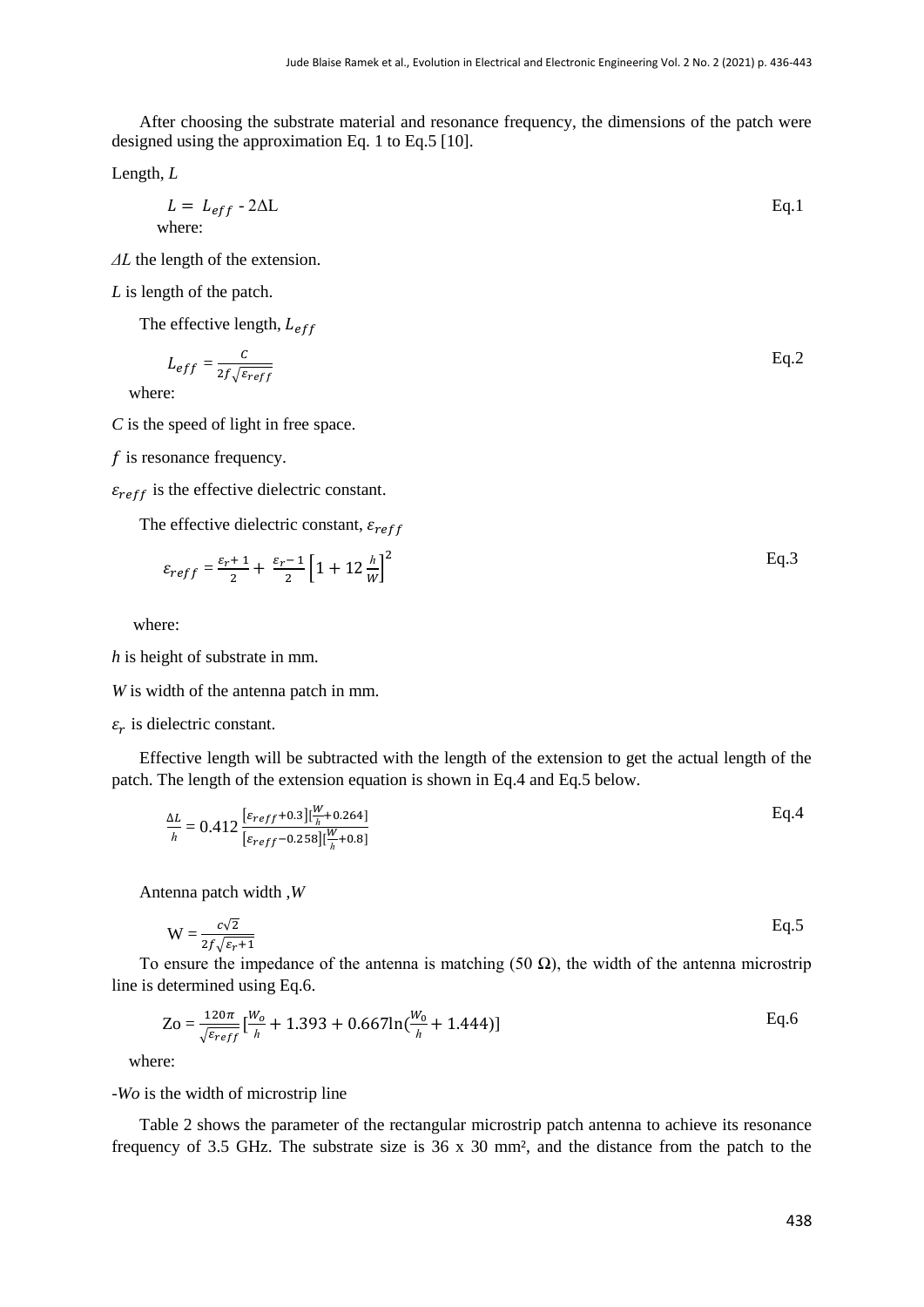substrate edge is three times substrate thickness. The patch parameters and microstrip line width, Wo are calculated using the equation

| Parameters                | Values (mm) |
|---------------------------|-------------|
| Ground plane width, Wg    | 36          |
| Ground plane length, Lg   | 30          |
| Patch width, W            | 26.31       |
| Patch length, L           | 19.48       |
| Microstrip line width, Wo | 3.14        |
| Trace thickness           | 0.035       |
|                           |             |

**Table 2: The parameters of the rectangular microstrip patch antenna**

#### 2.2 Parametric Study of the Substrate Dielectric Properties

Table 3 shows the parameters of the simulation to study the effect of each dielectric property to the performance of the antenna. The return loss, gain, radiation pattern, and directivity of rectangular patch antenna with different substrate properties are observed

|  |  | Table 3: The Parameters of Simulation |  |  |
|--|--|---------------------------------------|--|--|
|--|--|---------------------------------------|--|--|

| Simulation | <b>Dielectric</b>         | Relative              | Electric loss              | <b>Magnetic</b> loss       |
|------------|---------------------------|-----------------------|----------------------------|----------------------------|
|            | constant, $\varepsilon_r$ | permeability, $\mu_r$ | tangent, tan $\delta_e$    | tangent, tan $\delta_m$    |
|            | $1-10$ (step size 1)      |                       |                            |                            |
|            |                           | $1-10$ (step size 1)  |                            |                            |
|            |                           |                       | $0 - 0.1$                  |                            |
|            |                           |                       | $(\text{step size } 0.02)$ | $0 - 0.1$                  |
|            |                           |                       |                            | $(\text{step size } 0.02)$ |

#### **3. Results and Discussion**

The entire antenna in this simulation resonates at the same frequency which is at 3.504 GHz

3.1 Performance of the Antenna When Using FR-4 Substrate

Table 4 shows the return loss, bandwidth, gain, and directivity of the antenna that using FR-4 as a substrate. The antenna with FR-4 substrate resulted in low gain and low bandwidth antenna.

**Table 4: Summary of the return loss, bandwidth, gain, and directivity result for antenna using FR-4 substrate**

| $\varepsilon_r$ | $\mu_r$ | Return<br>loss<br>(dB) | <b>Bandwidth</b><br>(MHz) | Gain<br>(dBi) | Directivity<br>(dBi) | Area of<br>patch<br>(mm <sup>2</sup> ) |
|-----------------|---------|------------------------|---------------------------|---------------|----------------------|----------------------------------------|
| 4.3             |         | $-11.586$              | 222.87                    | 3.372         | 5.510                | 512.52                                 |

3.2 Effect of Dielectric Constant to the Performance of the Antenna

 The effects of the bandwidth, gain, directivity, and area of antenna due to the varying of dielectric constant are summarized in Table 5. Increasing the relative permittivity value does help on antenna miniaturization but it also decreases the gain and bandwidth of the antenna. The antenna gain dropped down from 7.006 dBi to 3.950 dBi with average decrement of 0.187 dBi. While, The graph shows a constant decrease of directivity from 7.156 dBi to 4.434 dBi when  $\varepsilon_r = 1$  until  $\varepsilon_r = 10$  with average decrement of 0.302 dBi. The return loss of the antenna also higher and this will cause reflection in the signal.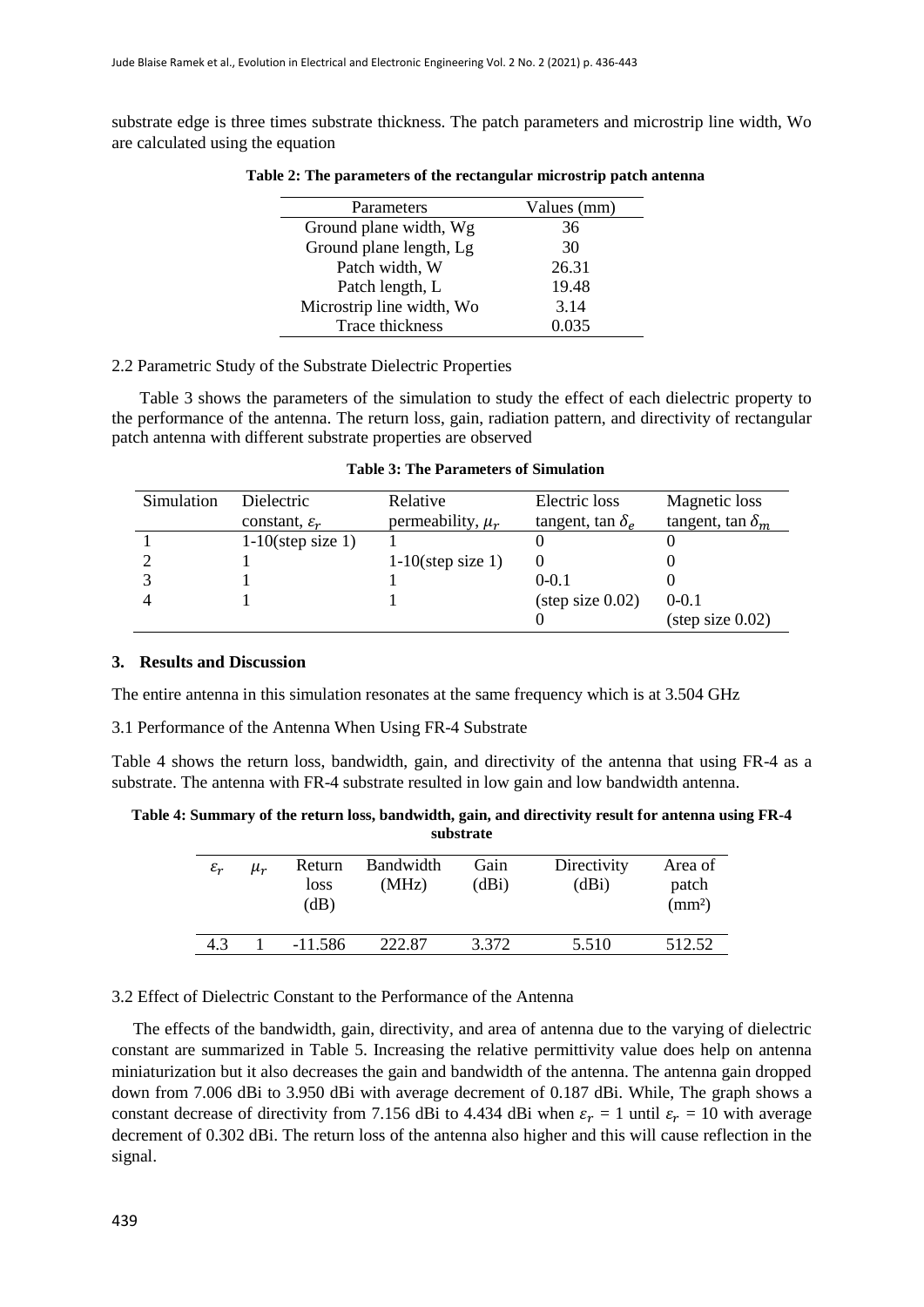| $\varepsilon_r$ | Return<br><b>loss</b><br>(dB) | Bandwidth<br>(MHz) | Gain<br>(dBi) | Directivity<br>(dBi) | Area of<br>patch<br>$\text{(mm}^2)$ |
|-----------------|-------------------------------|--------------------|---------------|----------------------|-------------------------------------|
|                 | $-5.779$                      | 495.3              | 7.006         | 7.156                | 1713.54                             |
| 2               | $-5.771$                      | 444.9              | 5.444         | 6.534                | 1010.63                             |
| 3               | $-7.059$                      | 347.9              | 5.056         | 5.956                | 715.82                              |
| 4               | $-7.974$                      | 301.3              | 4.740         | 5.573                | 553.72                              |
| 5               | $-8.618$                      | 278.1              | 4.531         | 5.280                | 450.09                              |
| 6               | $-8.784$                      | 274.2              | 4.373         | 5.039                | 378.37                              |
| 7               | $-8.123$                      | 305.2              | 4.254         | 4.878                | 326.50                              |
| 8               | $-7.751$                      | 313.0              | 4.136         | 4.709                | 286.70                              |
| 9               | $-7.189$                      | 332.3              | 4.036         | 4.562                | 255.27                              |
| 10              | $-6.645$                      | 355.6              | 3.950         | 4.434                | 230.08                              |

**Table 5: Summary of the return loss, bandwidth, gain, and directivity result for the changes of dielectric constant value at antenna substrate**

3.3 Effect of Relative Permeability to the Performance of the Antenna

 Refer from Table 6, improving the relative permeability value does not help much in the antenna performance because the result shows an inconsistent changed at return loss, gain, directivity and radiation pattern. As the value of relative permeability is higher, it isn't easy to find a perfect patch dimension to make the antenna resonate at the desired frequency. When the value of relative permeability is higher than relative permittivity, it does not have specific formula to calculate the patch dimension. When the relative permeability value is higher than 3, it start to narrow the bandwidth of the antenna.

| $\mu_r$        | Return    | Bandwidth | Gain  | Directivity | Area of            |
|----------------|-----------|-----------|-------|-------------|--------------------|
|                | loss      | (MHz)     | (dBi) | (dBi)       | patch              |
|                | (dB)      |           |       |             | (mm <sup>2</sup> ) |
|                |           |           |       |             |                    |
| 1              | $-5.779$  | 495.3     | 7.006 | 7.156       | 1713.54            |
|                |           |           |       |             |                    |
| $\overline{2}$ | $-4.220$  | 1491      | 5.377 | 6.856       | 1087.06            |
| 3              | $-25.431$ | 39.101    | 4.472 | 5.727       | 1150               |
| 4              | $-14.615$ | 133       | 5.506 | 6.268       | 1012.5             |
| 5              | $-12.384$ | 89.932    | 3.871 | 4.611       | 1690               |
| 6              | $-9.801$  | 208.21    | 4.452 | 5.214       | 1374.3             |
| 7              | $-12.573$ | 132.94    | 3.664 | 4.696       | 1131.9             |
| 8              | $-35.149$ | 15.64     | 3.559 | 4.982       | 950.4              |
| 9              | $-30.025$ | 31.281    | 5.696 | 7.885       | 1875.2             |
| 10             | $-24.185$ | 39.1      | 2.668 | 5.782       | 3010.5             |
|                |           |           |       |             |                    |

**Table 6: Summary of the return loss, bandwidth, gain and directivity result for the changes of relative permeability value at antenna substrate**

Figure 2 and Figure 3 show the result of simulated gain radiation pattern when  $\mu_r$  value is 1 to 10. The gain radiation pattern of the antenna keep changing as the value of relative permeability is higher. Only when  $\mu_r = 6$  and  $\mu_r = 7$  have the same radiation pattern with not much different between main lobe magnitude. When  $\mu_r = 6$ , the main lobe magnitude of the antenna is 3.629 dBi. While when  $\mu_r =$ 7, the main lobe magnitude of the antenna is 2.867 dBi. The lowest main lobe magnitude in this simulation is when  $\mu_r = 5$  with 0.103 dBi and the highest value of main lobe magnitude is when  $\mu_r =$ 6.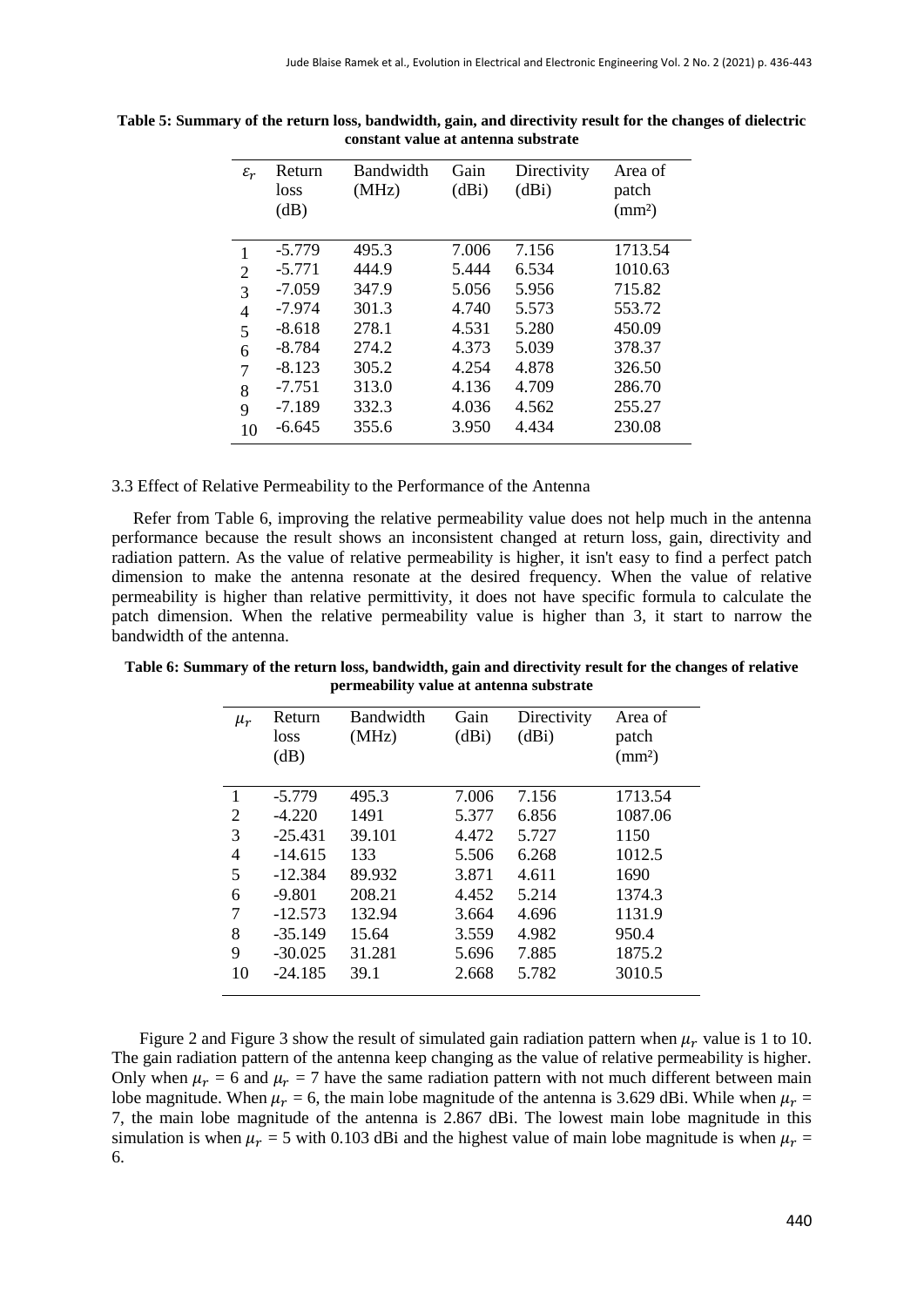





**Figure 3: Simulated gain radiation pattern when**  $\mu_r$  **value is 6 to 10** 

3.4 Effect of Electric Loss Tangent to the Performance of the Antenna

 As shown in Table 7, increasing the electric loss tangent value makes the antenna bandwidth narrower. There are not many changes in the area of the patch of the antenna. It does improve the directivity and return loss of the antenna. Lower return loss means more power into the antenna and less reflection. Increasing the value of the electric loss tangent also reduces the percentage of radiation efficiency of the antenna.

| Table 7: Summary of the return loss, bandwidth, gain and directivity result for the changes of electric |     |        | loss tangent value at antenna substrate |                                    |  |
|---------------------------------------------------------------------------------------------------------|-----|--------|-----------------------------------------|------------------------------------|--|
|                                                                                                         | tan | Return |                                         | Bandwidth Gain Directivity Area of |  |

| tan<br>$\delta_e$ | Return<br>loss<br>dB) | Bandwidth<br>(MHz) | Gain<br>(dB) | Directivity<br>dB) | Area of<br>patch<br>$\text{ (mm2)}$ |
|-------------------|-----------------------|--------------------|--------------|--------------------|-------------------------------------|
| $\Omega$          | $-5.779$              | 495.3              | 7.006        | 7.156              | 1713.5                              |
| 0.02              | $-6.023$              | 495.3              | 7.069        | 9.723              | 1713.5                              |
| 0.04              | $-8.644$              | 351.8              | 5.627        | 9.724              | 1712.7                              |
| 0.06              | $-11.614$             | 254.2              | 4.503        | 9.715              | 1711.8                              |
| 0.08              | $-15.223$             | 187.7              | 3.588        | 9.699              | 1708                                |
| 0.1               | $-19.758$             | 125.1              | 2.818        | 9.675              | 1705.8                              |

3.5 Effect of Magnetic Loss Tangent to the Performance of the Antenna

 As shown in Table 8, the change of magnetic loss tangent value at antenna substrate has affected the gain and bandwidth of the antenna. As the value of magnetic loss tangent is higher, the result of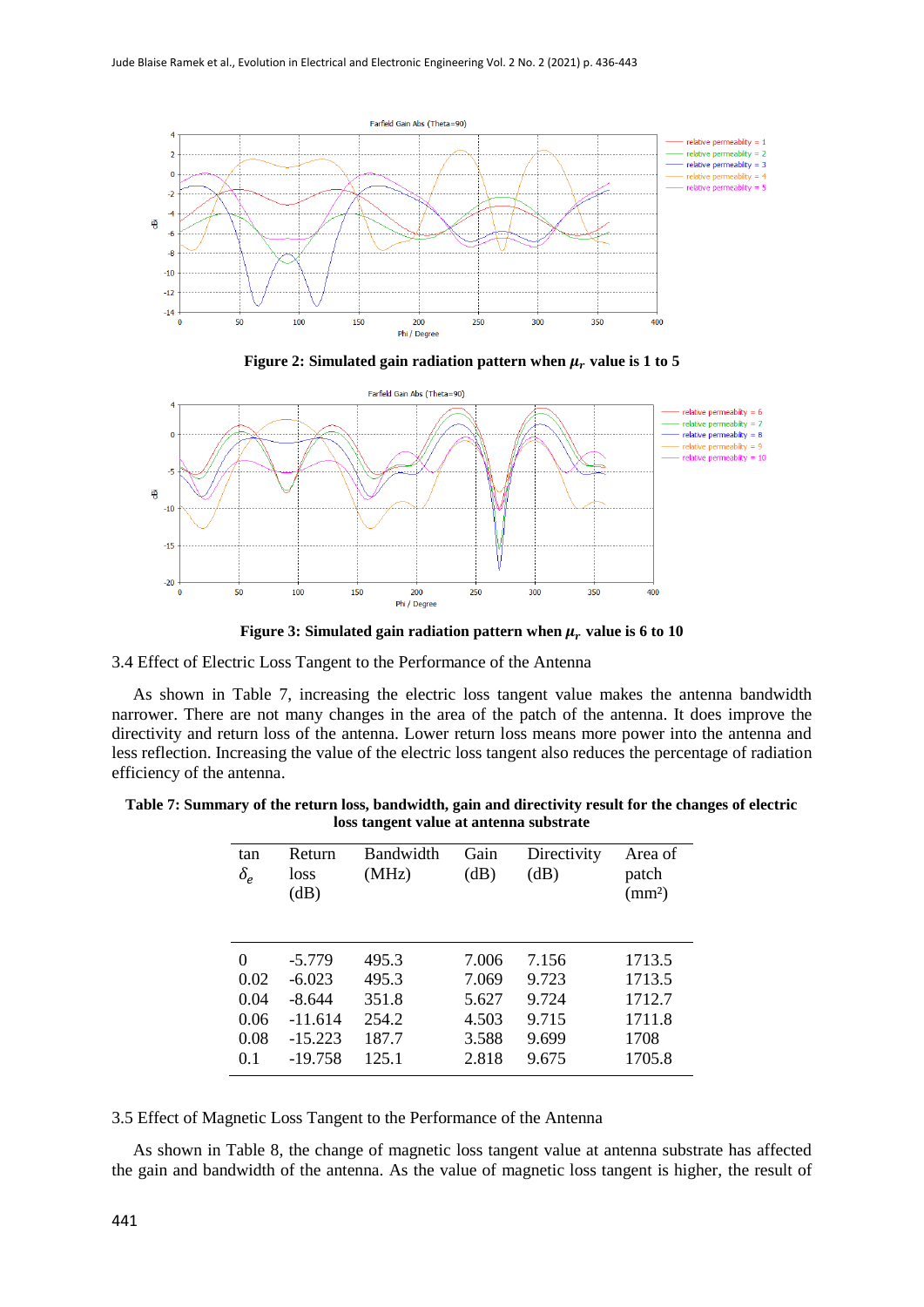bandwidth and gain of the antenna is dropped. The return loss of the antenna decreases as the value of magnetic loss tangent is higher. It's also effect the radiation efficiency of the antenna from 97 % when tan  $\delta_m = 0$  to 20 % when tan  $\delta_m = 0.1$ . However, it does improve the directivity and return loss of the antenna.

| tan<br>$\delta_m$ | Return<br>loss<br>(dB) | Bandwidth<br>(MHz) | Gain<br>(dB) | Directivity<br>(dB) | Area of<br>patch<br>(mm <sup>2</sup> ) |
|-------------------|------------------------|--------------------|--------------|---------------------|----------------------------------------|
| $\theta$          | $-5.779$               | 495.3              | 7.006        | 7.156               | 1713.5                                 |
| 0.02              | $-6.203$               | 472                | 6.943        | 9.723               | 1713.5                                 |
| 0.04              | $-9.146$               | 332.4              | 5.406        | 9.722               | 1713.5                                 |
| 0.06              | $-12.389$              | 230.7              | 4.295        | 9.712               | 1711.8                                 |
| 0.08              | $-16.659$              | 160.3              | 3.343        | 9.694               | 1709.3                                 |
| 0.1               | $-22.209$              | 93.84              | 2.571        | 9.664               | 1706.7                                 |

| Table 8: Summary of the return loss, bandwidth, gain and directivity result for the changes of magnetic |
|---------------------------------------------------------------------------------------------------------|
| loss tangent value at antenna substrate                                                                 |

#### **4. Conclusion**

In this research, the effect material properties to the performance of the antenna has been presented successfully. A rectangular microstrip patch antenna is used in this research because it is a basic antenna and easy to design. The different properties range of the magneto dielectric substrate has been designed and simulated where the substrate thickness is fixed at 1.6 mm and the resonant frequency is 3.504 GHz.

The antenna with higher dielectric constant value is good for antenna miniaturization but it also lowers the gain, bandwidth and directivity of the antenna. The relationship between the relative permeability and the antenna performance is not consistence and it not easy to find a perfect patch dimension to make the antenna resonate at the desired frequency. Apart from that, the radiation pattern of the antenna is completely changed when the relative permeability is higher than 2. On the other hand, by increasing the electric loss tangent and magnetic loss tangent of substrate has reduced the bandwidth and gain of the antenna. Besides that, the radiation efficiency of the antenna decreases as low as 20 % when electric and magnetic loss tangent is 0.1. The return loss amplitude also decreases as the electric and magnetic loss tangent increase. However, increase the value of electric and magnetic loss tangent does help to increase the directivity of the antenna.

#### **Acknowledgement**

The authors would like to thank the Faculty of Electrical and Electronic Engineering, Universiti Tun Hussein Onn Malaysia for its support.

#### **References**

- [1] K. Min and T. V. Hong, "Miniaturization of Antenna Using Magneto-Dielectric Materials," 2006 Asia-Pacific Conference on Communications, 2006, pp. 1-5, doi: 10.1109/APCC.2006.255884.
- [2] E. Andreou, T. Zervos, A. A. Alexandridis and G. Fikioris, "Magnetodielectric Materials in Antenna Design: Exploring the Potentials for Reconfigurability," in IEEE Antennas and Propagation Magazine, vol. 61, no. 1, pp. 29-40, Feb. 2019, doi: 10.1109/MAP.2018.2883029.
- [3] R. K. Goyal and U. Shankar Modani, "A Compact Microstrip Patch Antenna at 28 GHz for 5G wireless Applications," 2018 3rd International Conference and Workshops on Recent Advances and Innovations in Engineering (ICRAIE), Jaipur, India, 2018, pp. 1-2, doi: 10.1109/ICRAIE.2018.8710417.